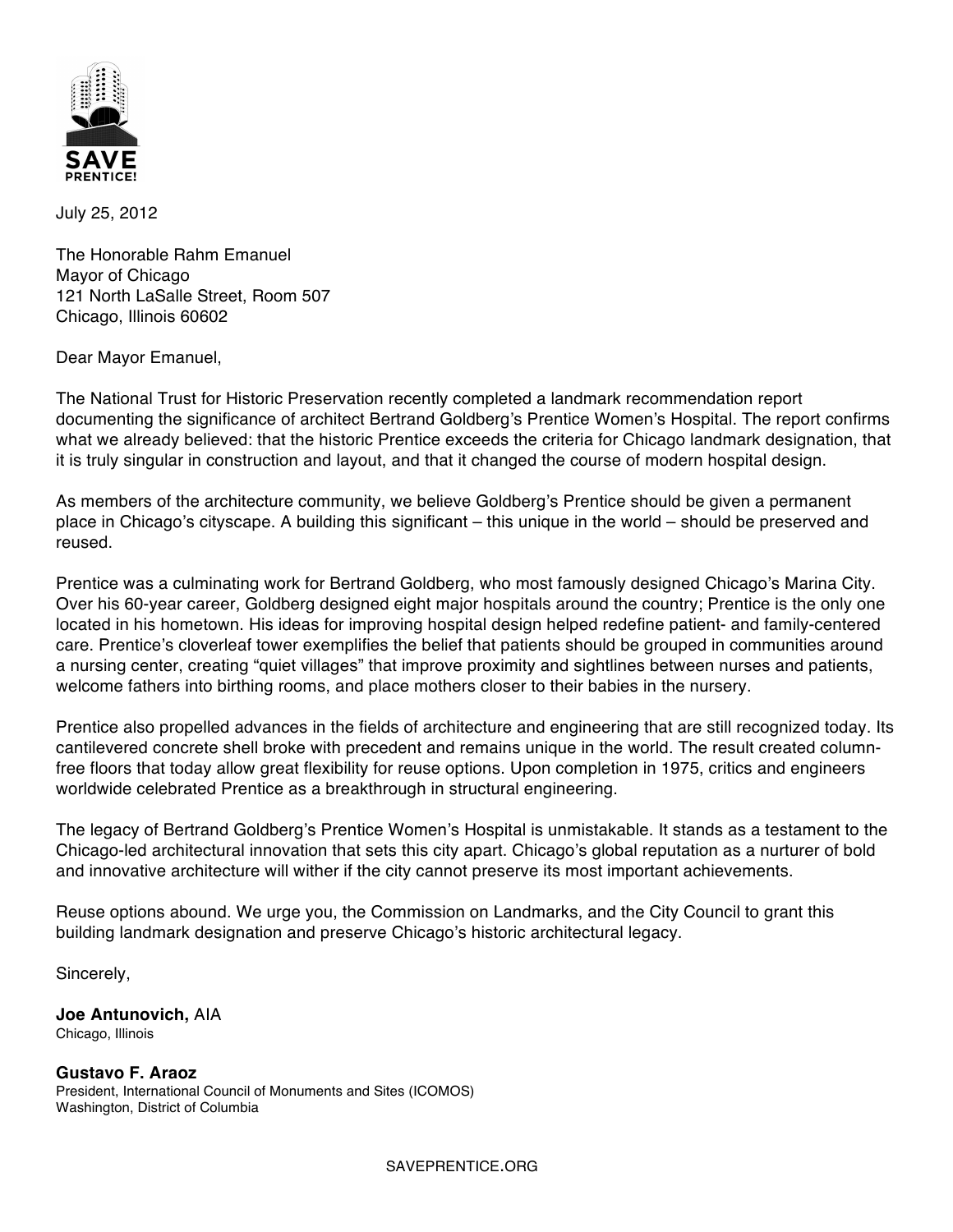

**William Baker,** PE, SE Chicago, Illinois

**Carol R. Bentel,** FAIA Chair, National AIA Committee on Design 2008 Locust Valley, Nevada

**David Brininstool,** AIA Chicago, Illinois

**Sheridan Burke** President, ICOMOS International Scientific Committee on 20th Century Heritage (ISC20C) Sydney, Australia

**Jean Carroon,** FAIA Chair, National AIA Historic Resources Committee 2012 Boston, Massachusetts

**Louise Cox,** HFAIA President, Union of International Architects (UIA) 2008-2011 Sydney, Australia

**Dirk Denison,** FAIA Chicago, Illinois

**John Eifler,** FAIA Chicago, Illinois

**Philip Enquist,** FAIA Chicago, Illinois

**Doug Farr,** AIA Chicago, Illinois

**David N. Fixler,** FAIA President, DOCOMOMO\_US/New England Boston, Massachusetts

**Jeanne Gang,** FAIA MacArthur Fellow 2011 Chicago, Illinois

**Frank Gehry,** FAIA AIA Gold Medal 1999; Pritzker Prize 1989 Los Angeles, California

**Geoff Goldberg,** AIA Chicago, Illinois

**Phil Hamp,** FAIA Chicago, Illinois

**Donald J. Hackl,** FAIA Chancellor of the AIA College of Fellows 2009 Chicago, Illinois

**Gunny Harboe,** FAIA Vice President, ICOMOS ISC20C; Board Member DOCOMOMO\_US Chicago, Illinois

**Jörg Haspel** Vice President, ICOMOS Germany Berlin, Germany

**Malcolm Holzman,** FAIA New York, New York

**Eugene C. Hopkins,** FAIA AIA President 2004 Ann Arbor, Michigan

**Marlene Imirzian,** AIA Chair, National AIA Committee on Design 2013 Phoenix, Arizona

**Richard Keating,** FAIA Los Angeles, California

**Thomas Kerwin,** FAIA Chicago, Illinois

**Stephen J. Kelley,** AIA, SE, FAPT, FUSICOMOS President, ICOMOS ISCARSAH Chicago, Illinois

**Jackie Koo,** AIA Chicago, Illinois

**Leonard Koroski,** FAIA Chicago, Illinois

**Ronald Krueck,** FAIA Chicago, Illinois

**Brian Lee,** FAIA Chicago, Illinois

## SAVEPRENTICE.ORG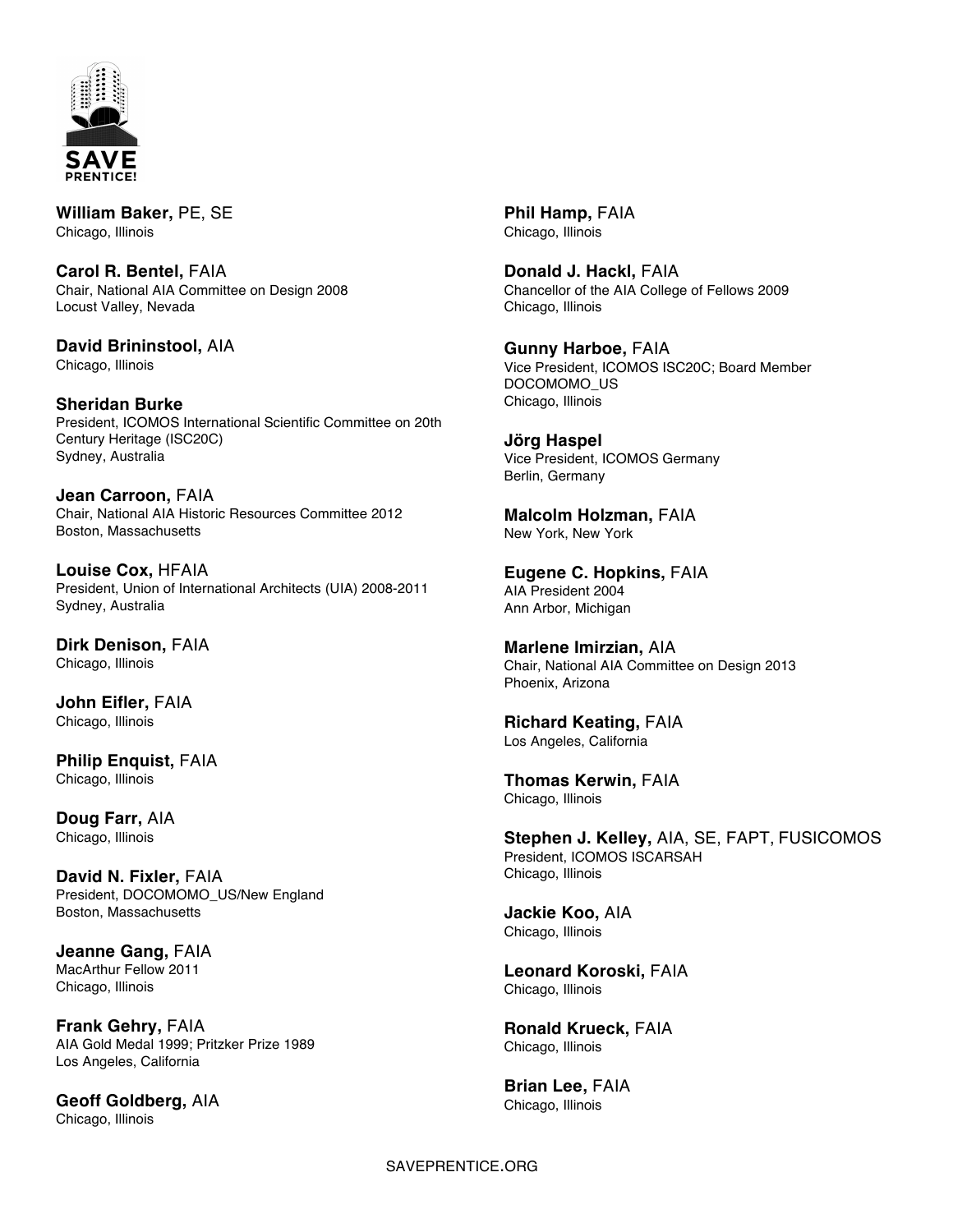

**Dirk Lohan,** FAIA Chicago, Illinois

**Brad Lynch** Chicago, Illinois

**Jeffrey McCarthy,** FAIA Chicago, Illinois

**Robert L. Meckfessel,** FAIA Board Member, DOCOMOMO\_US Dallas, Texas

**Mike Mense,** FAIA Chair, National AIA Committee on Design 2012 Anchorage, Alaska

**Michael Mills,** FAIA Past Chair, National AIA Historic Resources Committee Princeton, New Jersey

**Kyle Normandin** Secretary General, ICOMOS ISC20C Los Angeles, California

**Louis R. Pounders,** FAIA Chair, National AIA Committee on Design 2009 Memphis, Tennessee

**Theodore Prudon,** FAIA President, DOCOMOMO\_US New York, New York

**Jack Pyburn,** FAIA Past Chair, National AIA Historic Resources Committee Atlanta, Georgia

**Donna Robertson,** FAIA Professor and John and Jeanne Rowe Chair, Illinois Institute of Technology Chicago, Illinois

**John Ronan,** AIA Chicago, Illinois

**Ken Schroeder,** FAIA Chicago, Illinois

**Mark Sexton,** FAIA Chicago, Illinois

**Bob Somol,** Ph.D., J.D. Director, University of Illinois at Chicago, School of Architecture Chicago, Illinois

**Tristan d'Estrée Sterk,** AIA, SBA Netherlands AIA Chicago Dubin Family Young Architect of the Year 2011 Chicago, Illinois

**Billie Tsien,** AIA New York, New York

**Richard Tomlinson II,** FAIA Chicago, Illinois

**Joe Valerio,** FAIA Chicago, Illinois

**John Vinci,** FAIA Chicago, Illinois

**Charles Waldheim** Chair, Department of Landscape Architecture, Graduate School of Design, Harvard University Cambridge, Massachusetts

**Dan Wheeler,** FAIA Chicago, Illinois

**Sarah Whiting,** Ph.D., Associate AIA Dean of College of Architecture, Rice University Houston, Texas

**Tod Williams,** FAIA New York, New York

**Ross Wimer,** FAIA Chicago, Illinois

**Antony Wood** Studio Associate Professor, Illinois Institute of Technology Chicago, Illinois

**David Woodhouse,** FAIA Chicago, Illinois

**Kulapat Yantrasast** Silpathorn Award 2009 New York, New York

SAVEPRENTICE.ORG